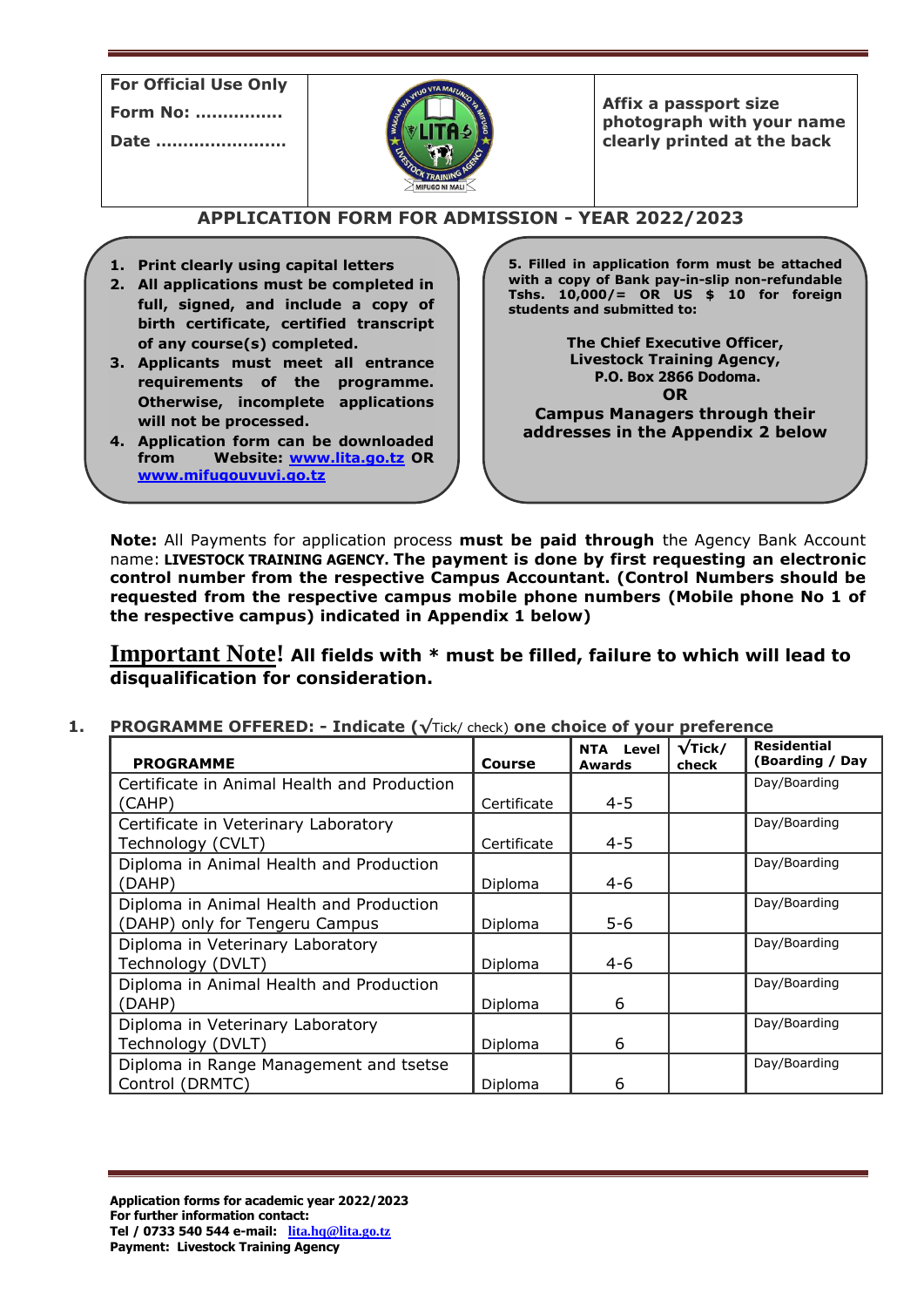# **2. CHOICES**

**Indicate three choices of your preference (where do you want to take your study) by putting (√**Tick/ check) **against the Campuses in the box provided.**

| Patting I A had alcoh, against the eallipases in the box brotheed. |  |  |  |  |  |
|--------------------------------------------------------------------|--|--|--|--|--|
| <b>CAMPUSES</b>                                                    |  |  |  |  |  |
| <b>MADABA</b>                                                      |  |  |  |  |  |
| <b>MPWAPWA</b>                                                     |  |  |  |  |  |
| <b>KIKULULA</b>                                                    |  |  |  |  |  |
| <b>MOROGORO</b>                                                    |  |  |  |  |  |
| <b>MABUKI</b>                                                      |  |  |  |  |  |
| <b>TENGERU</b>                                                     |  |  |  |  |  |
| <b>BUHURI</b>                                                      |  |  |  |  |  |
| <b>TEMEKE</b>                                                      |  |  |  |  |  |

# **3. QUALIFICATION**

### **I. CERTIFICATE COURSES LEADING TO DIPLOMA (NTA 4 – 6)**

- A candidate must have completed form four education (CSEE) and pass four subjects with a minimum qualification of at least grade **D** in each subject, among those; **two passes must be of science subjects** i.e. Biology, Agriculture, Chemistry, Mathematics, Physics/ Engineering Sciences and Geography. Note that, Religious and Cookery subjects will not be considered among the subjects required. **OR**
- **Form six** candidates who have passed ACSEE but do not have science subjects are allowed to use **form four (IV)** results. They will also start at NTA Level 4 – 6. **OR**
- A candidate must have passed **CSEE** and attended Vocational Training in Animal Health and Production - NVA Level 3 or Trade Test I

### **II. DIPLOMA COURSES (NTA 5 - 6) – Only for Tengeru Campus**

A candidate must have passed certificate course in Animal Health and Production (AHPC), Basic

Certificate in General Agriculture and Certificate in Agriculture and Livestock Production (CALP)

### **III. DIPLOMA COURSES (NTA 6)**

- ANIMAL HEALTH & PRODUCTION: A candidate must have passed certificate course in Animal Health and Production (CAHP NTA Level 5).
- VETERINARY LABORATORY TECHNOLOGY: A candidate must have passed Certificate course in Veterinary Laboratory Technology NTA Level 5.
- RANGE MANAGEMENT & TSETSE CONTROL: A candidate must have passed certificate course in Animal Health and Production (CAHP NTA Level 5), or AHPC and CALP during term system.
- NB: Selected candidates will be informed through Newspapers, Public Notice Boards and through the Agency and Ministry **Websites: [www.lita.go.tz](http://www.lita.go.tz/)** and **[www.mifugouvuvi.go.tz](http://www.mifugouvuvi.go.tz/)**

### **4. FEE STRUCTURE**

| <b>ITEMS</b>                | NTA Level 4 Cert. & NTA 5 Diploma |                 |              | NTA 5 Cert. &NTA 6 Dip |                 |              |
|-----------------------------|-----------------------------------|-----------------|--------------|------------------------|-----------------|--------------|
|                             | <b>Semester</b>                   | <b>Semester</b> | <b>Total</b> | <b>Semester</b>        | <b>Semester</b> | <b>Total</b> |
|                             |                                   | 11              | Costs        |                        | п               | Costs        |
| Application fee             | 10,000                            |                 | 10,000       | 0                      | 0               | 10,000       |
| Joint final examination fee |                                   | 50,000          | 50,000       |                        | 50,000          | 50,000       |
| Private Boarding            | 519,000                           | 473,500         | 992,500      | 558,750                | 548,750         | 1,107,500    |
| Private Day other Campuses  | 457,500                           | 412,500         | 870,000      | 497,500                | 487,500         | 985,000      |
| Private BoardingTemeke      | 736,250                           | 691,250         | 1,427,500    | 776,250                | 766,250         | 1,542,500    |
| Private day Temeke Campus   | 675,000                           | 630,000         | 1,305,000    | 715,000                | 705,000         | 1,420,000    |
| Foreign Students(USD)       | 1,125                             | 1,125           | 2,250        | 1,450                  | 1,450           | 2,900        |
| Application form (USD)      | \$10                              |                 |              |                        |                 | \$10         |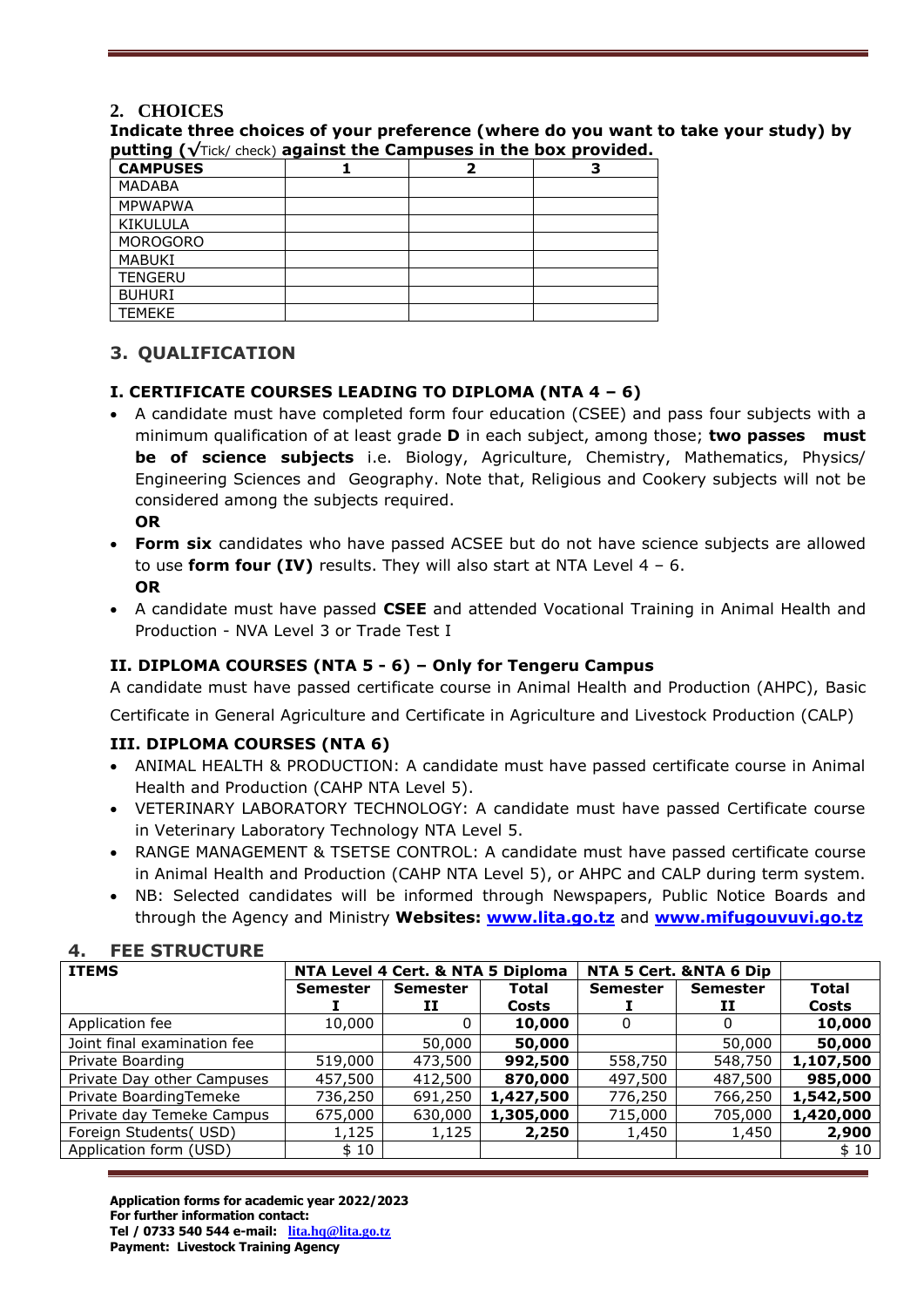#### **Please note that:**

**i)** Application and tuition fees are **non-refundable**.

**ii) No cash payment will be accepted.**

**All fields with \* must be filled, failure to fill will lead to disqualification for consideration.**

#### **5. OTHER INFORMATION**

\*Indicate who pays your tuition fees (Please (√**Tick/ check/circle)** one or more sources, if necessary):

Private/Own/Family/NGO/Any others

Name and address of your Sponsor (who pays your fees)

……………………………….......................…………………………………………....................

#### **DECLARATION OF SPONSOR:**

I ........................................ hereby declare that I will sponsor the student and I agree to abide by the rules and regulations of the Livestock Training Agency and Program in which my student shall be registered, and any changes which may be made during the course.

**\***Signature .................................................................. **\***Date: .........................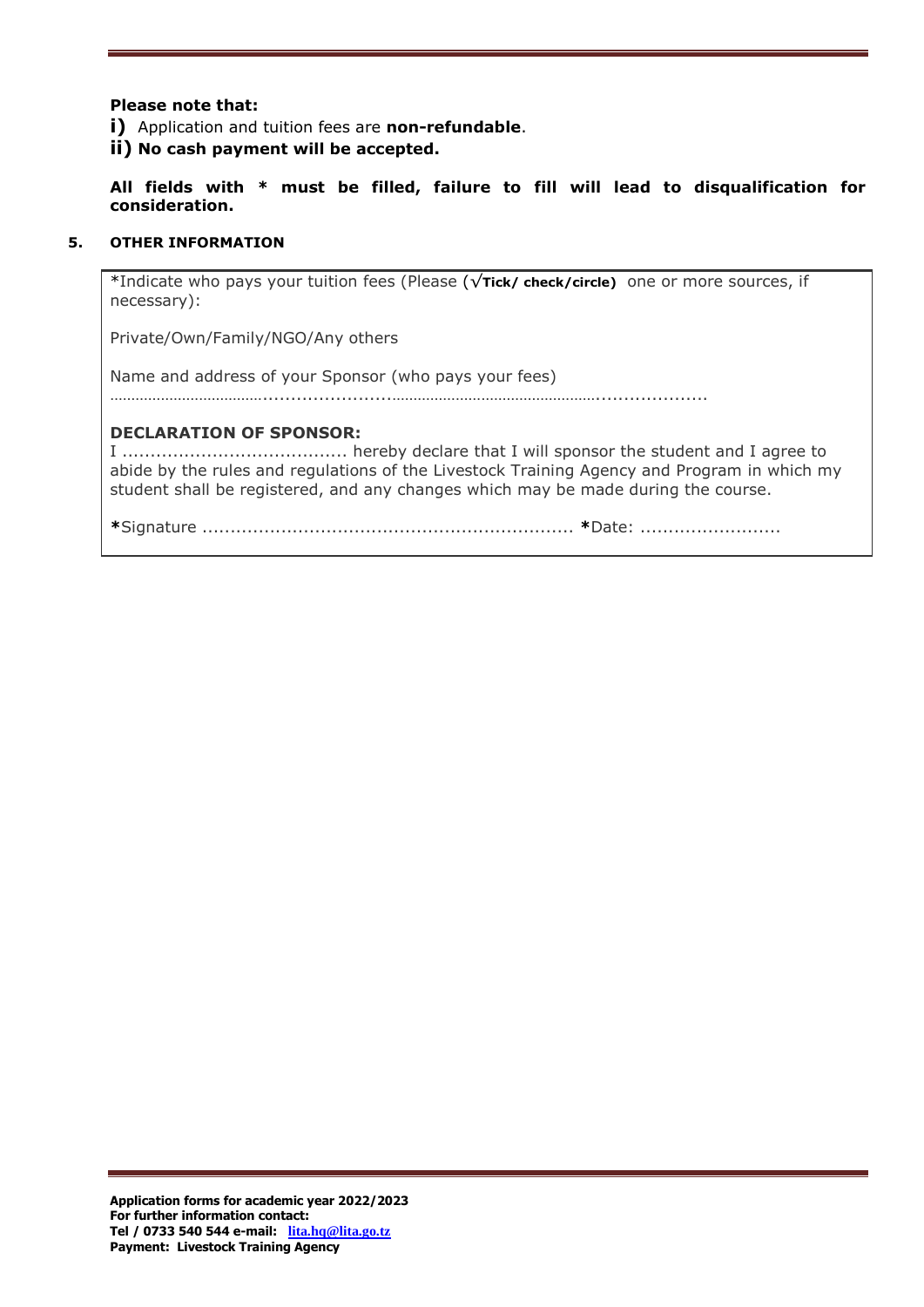#### **6.0 Personal Information**

| *First name                             |  |                    | *Middle name |                                      |          | *Last Name          |                                                |
|-----------------------------------------|--|--------------------|--------------|--------------------------------------|----------|---------------------|------------------------------------------------|
| *PRESENT ADDRESS                        |  |                    | *POSTAL BOX  |                                      | 1.<br>2. | *TELEPHONE (Mobile) |                                                |
| *District                               |  | *Region            |              |                                      |          | *City/Town          |                                                |
| *DATE OF BIRTH<br>Year<br>Date<br>Month |  | *Place of Birth    |              | *SEX $(\sqrt{})$<br>Male<br>Female [ |          | Single              | MARITAL STATUS $(\sqrt{})$<br>Other<br>Married |
| *Applicant Email address                |  |                    |              |                                      |          |                     |                                                |
| *NEXT OF KIN (NAME)                     |  |                    |              | *RELATIONSHIP eg. father             |          | 1.<br>2.            | *TELEPHONE(mobile)                             |
| *PRESENT ADDRESS                        |  | *POSTAL BOX        |              |                                      |          | *City/Town          |                                                |
| *Email address of Next of kin           |  |                    |              |                                      |          |                     |                                                |
| *Form IV index No.                      |  | *Year completed IV |              | *Sec. School (name)                  |          |                     | *country                                       |
|                                         |  |                    |              |                                      |          |                     |                                                |
| *Form VI index No.<br>1. S              |  | *Year completed VI |              | *Sec. School (name)                  |          | *country            |                                                |
| 2. P                                    |  |                    |              |                                      |          |                     |                                                |
| *Name of Primary school                 |  |                    |              | *District                            |          |                     | *Region                                        |
| Citizenship                             |  | Tanzanian          |              |                                      | Others   |                     |                                                |

#### **PERSONAL INFORMATION**

**\***Do you have any kind of disability? Yes/ No: If yes, specify: ……….... .........................………… (Note: This Information is required for the Institute to arrange appropriate means of assisting you once admitted. It will in no way affect the decision to admit you)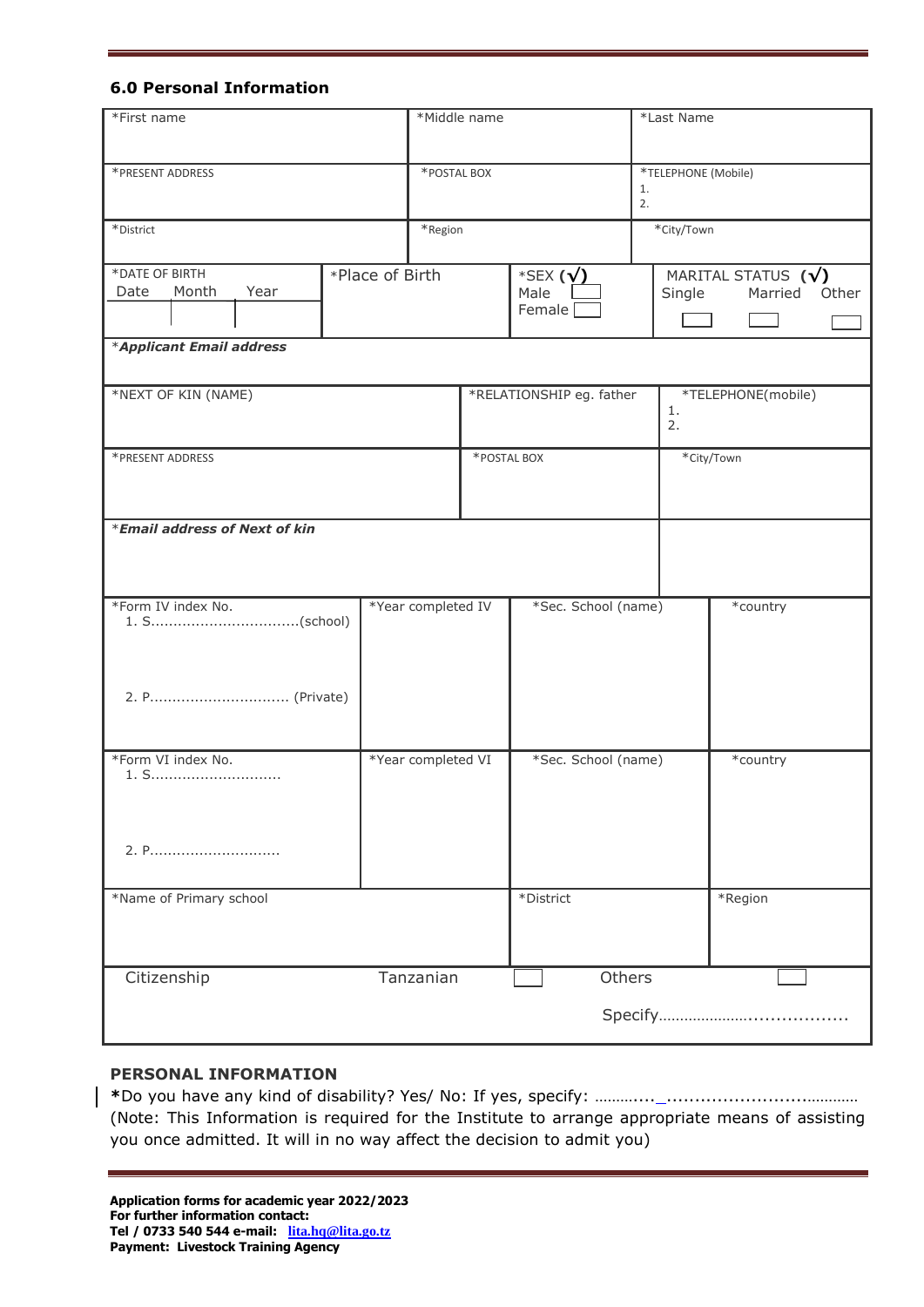# **7.0 DEADLINE FOR APPLICATION: 30th July 2022.**

#### **8.0 APPLICANT DECLARATION**

i. I hereby declare that I have completed this form accurately to the best of my knowledge ii. I agree to abide by the rules and regulations of Livestock Training Agency and program in which I shall be registered, and any changes which may be made while I am a student.

| <b>Signature of Applicant</b> |  |
|-------------------------------|--|

#### **FOR OFFICIAL USE ONLY**

Receiving officer: ……………………………………. Signature and date: ………...………………